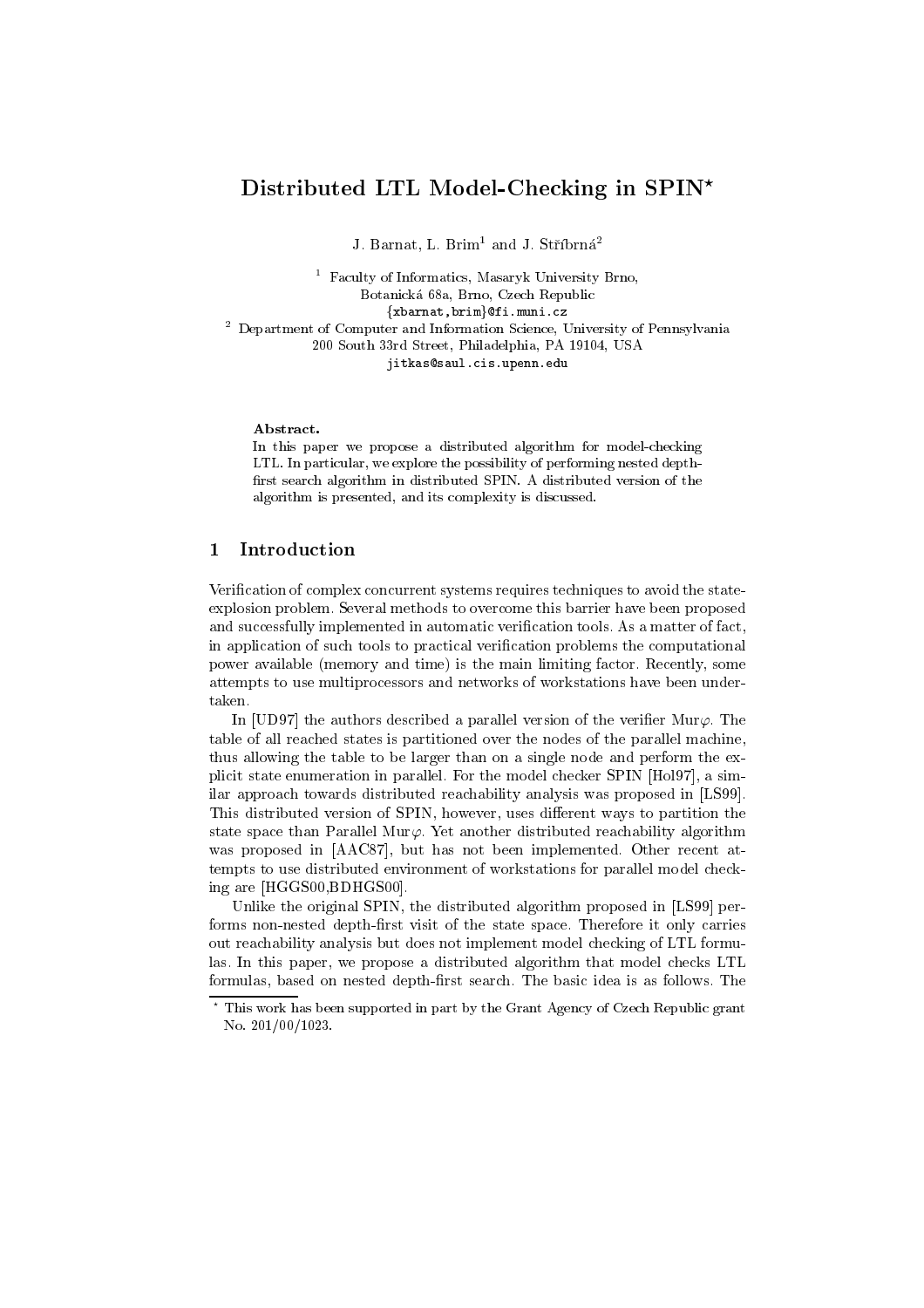algorithm starts to explore the state space in the same way as the distributed SPIN does, that is it uses (non-nested) distributed depth-first visits. When an accepting state of the Büchi automaton, called here a seed, is visited the seed is remembered in a special data structure (dependency structure). Nested DFS procedures for seeds are started separately in appropriate order given by the dependency structure. Only one nested DFS procedure can be started at a time. The algorithm thus performs a limited nested depth-first search and requires some synchronisations during its execution. Our aim was to experimentally explore how much will the synchronisation in
uence the overall behaviour of the tool. To our surprise, even using this very simple method one is able to deal with verification problems larger that those that can be analysed with a single workstation running the standard (non-distributed) version of SPIN.

The experimental version of the algorithm has been implemented and a series of preliminary experiments has been performed on a cluster of nine PC based Linux workstations interconnected with a 100Mbps Ethernet and using MPI library.

The rest of the paper is organised as follows. We start with a section which briefly describes the distributed version of SPIN. The following section explores in more detail the main reasons why it is difficult to extend directly the distributed SPIN to check LTL formulas and also proposes a possible solution. Then we describe the additional data structures required by our algorithm and present the pseudo-code of the algorithm. Finally, the complexity and effectiveness of the algorithm are discussed.

# 2 Distributed SPIN

In this section we briefly summarise the main idea of the distributed version of SPIN as presented in [LS99]. The algorithm partitions the state space into subsets according to the number of network nodes (computers). Each node is responsible for its own part of the state space. When a node computes a new state, first it checks (using the procedure  $Partition(s)$ ) if the state belongs to its own state subset or to the subset of another node. If the state is local, the node continues locally, otherwise a message containing the state is sent to the owner of the state. Local computations proceed in the depth-first search manner using the procedure DFV (a slight modication of the SPIN's DFS procedure). However, due to the distribution of work, the global searching does not follow the depth-first order. This is also one of the reasons why this algorithm cannot be used for LTL model-checking. The algorithm uses a new data structure U[i] holding the information about pending requests on the node i. The distributed algorithm terminates when all the U[i] queues are empty and all nodes are idle. To detect termination a manager process is used. Each node sends to the manager a message when it becomes idle and a different one when it becomes busy. Correct termination requires the re-confirmation from each node and the overall number of messages sent and received must be equal.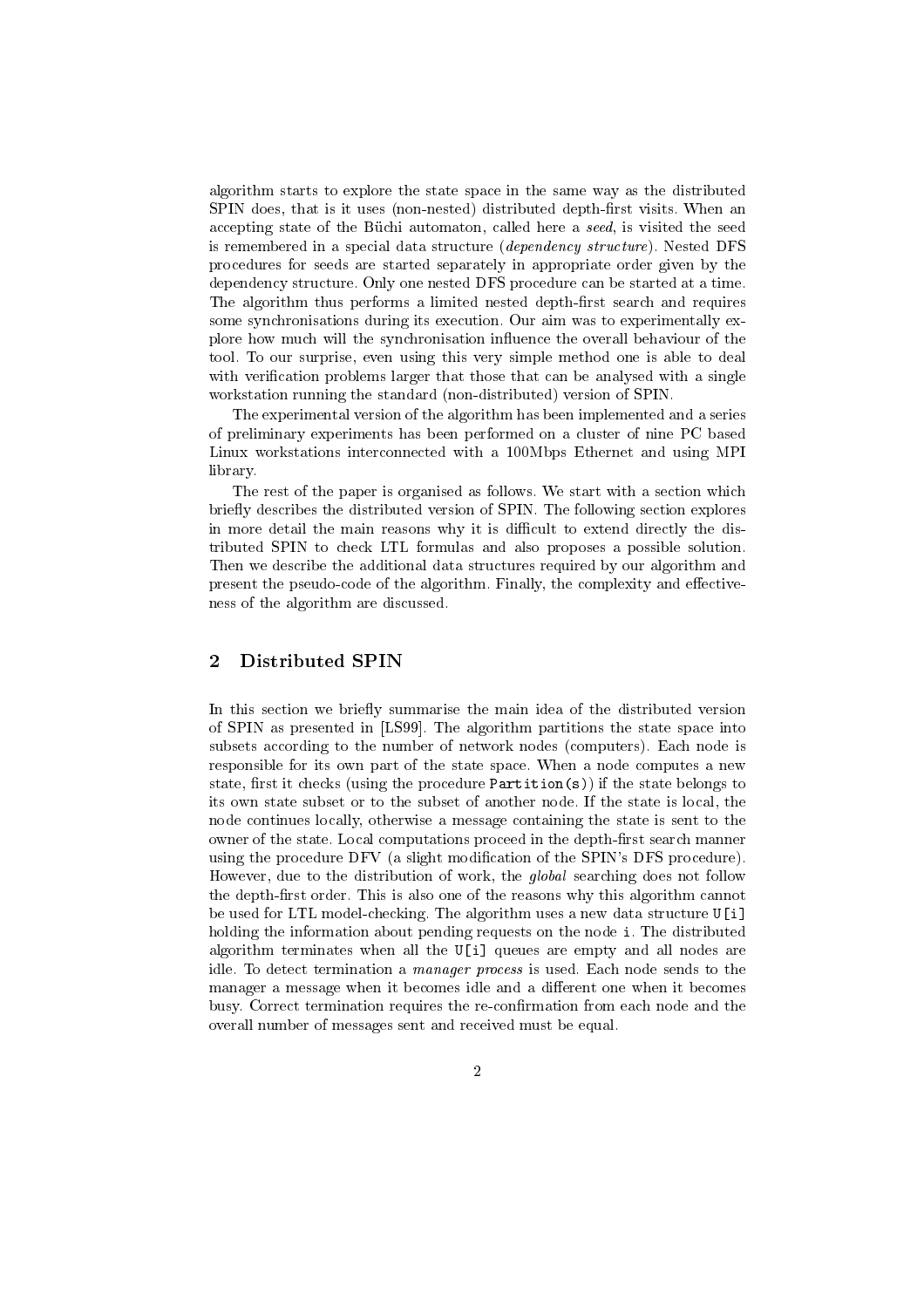The pseudo-code bellow illustrates the original algorithm used in the distributed version of SPIN.

```
procedure START(i, start_state);
begin
  V[i] := \{\}; { already visited states }
  U[i] := \{\}; { pending queue }
  j := Partition(start_state);
  if i = j then
  begin
    U[i] := U[i] + start\_state;end;
  VISIT(i);
end;
procedure VISIT(i);
begin
  while true do
  begin
   while U[i] = \{\} do begin end;
    S := extract (U[i]);
    DFV(i,S);
  end;
end;
procedure DFV(i, state);
begin
  if not state in V then
  begin
    V[i] := V[i] + state;for each sequential process P do
    begin
      nxt = all transitions of P enabled in state;
      for each st in nxt do
      begin
        j = Partition(st);
        if j = i then
        begin
          DFV(i, st);
        end
        else
        begin
          U[j] := U[j] + st;
        end;
      end;
    end;
  end;
end;
```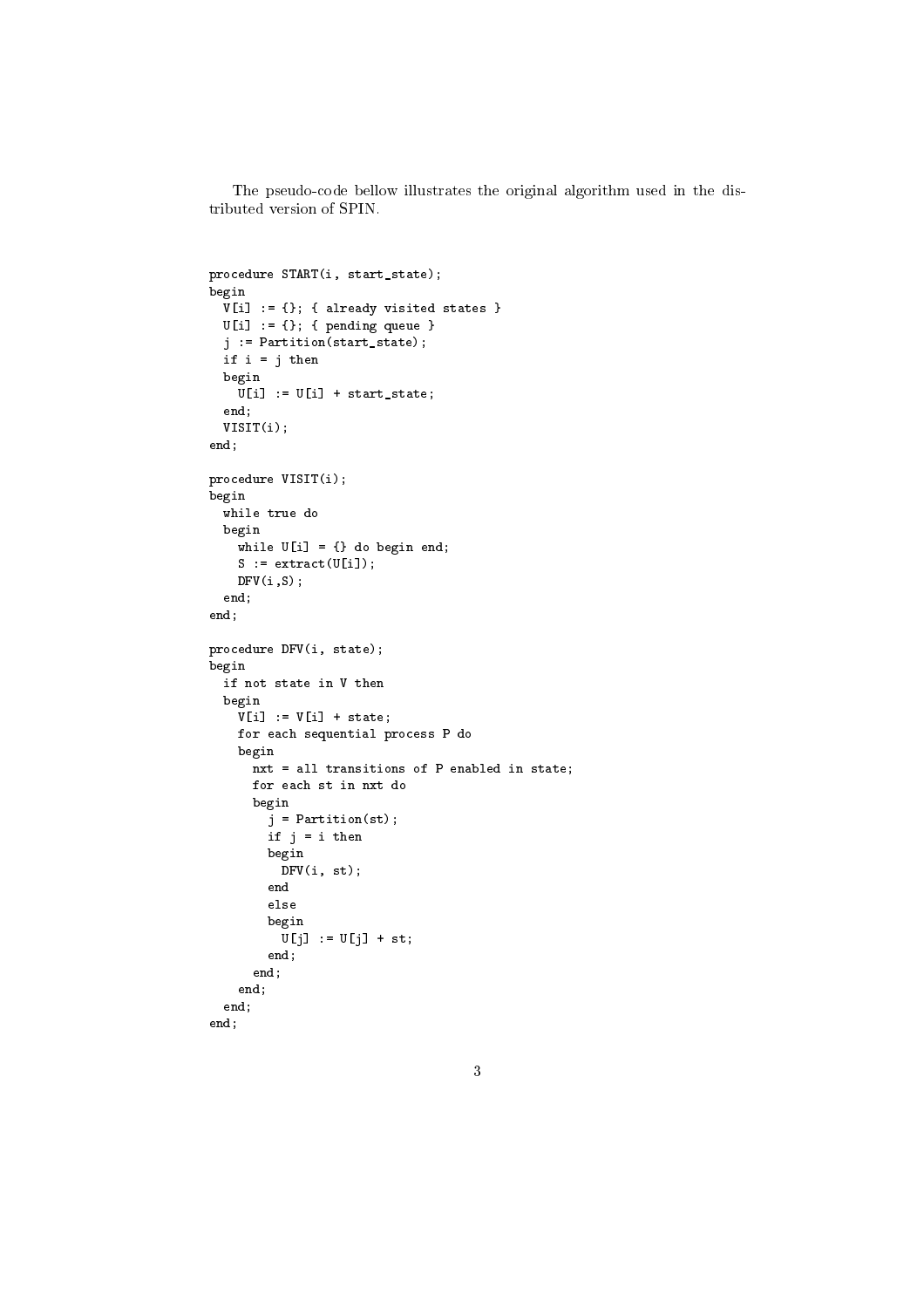# 3 Problems with Extending the Distributed SPIN

When we want to adopt directly the technique of nested DFS approach to distributed computing we encounter two main problems. By simply allowing more nested DFS procedures for different seeds we may obtain an incorrect result, which can be demonstrated by the following example:



If two nested DFS procedures were run simultaneously on both seeds A and B then the cycle through the state B might not be detected. The outcome depends on the relative speeds of both nested DFS procedures. In case that the nested DFS procedure originating from  $A$  visits the state  $C$  first, the nested DFS procedure starting in  $B$  will not be allowed to continue through  $C$  and, as a result, the cycle  $B, C, D, B$  will not get detected.

In general, whenever the subgraphs generated by two different seeds do not have an empty intersection there is a possibility that some cycle may not be detected. A simple criterion to determine whether it is possible to run two or more nested DFS procedures in parallel is to find out whether the corresponding intersections are empty or not. However, verifying this condition could result in searching the entire state space.

An obvious solution to this problem is to store for each state the information in which nested DFS procedure the state was visited. This would mean to store a nontrivial amount of information because each state might be a seed, in which case the space complexity of the additional storage may turn out to be quadratic with respect to the number of states. This is the reason why we do not allow to run more nested DFS procedures simultaneously.

Another problem is the following. The original distributed version of SPIN from [LS99] does not preserve the depth-first-search order of visited nodes. This is not a problem in the case of reachability analysis because the only relevant information is whether a given state was visited or not. However, this may pose a threat to the correctness of the full model checking procedure which is shown on the following example:



A correct run through this graph (when DFS procedure goes back we use a dashed edge, runs of nested DFS are put into brackets), in which the cycle through  $C$  is detected, is:

$$
1,2,3,4,\overline{4},\overline{3},[3,4,2,\circ]^C
$$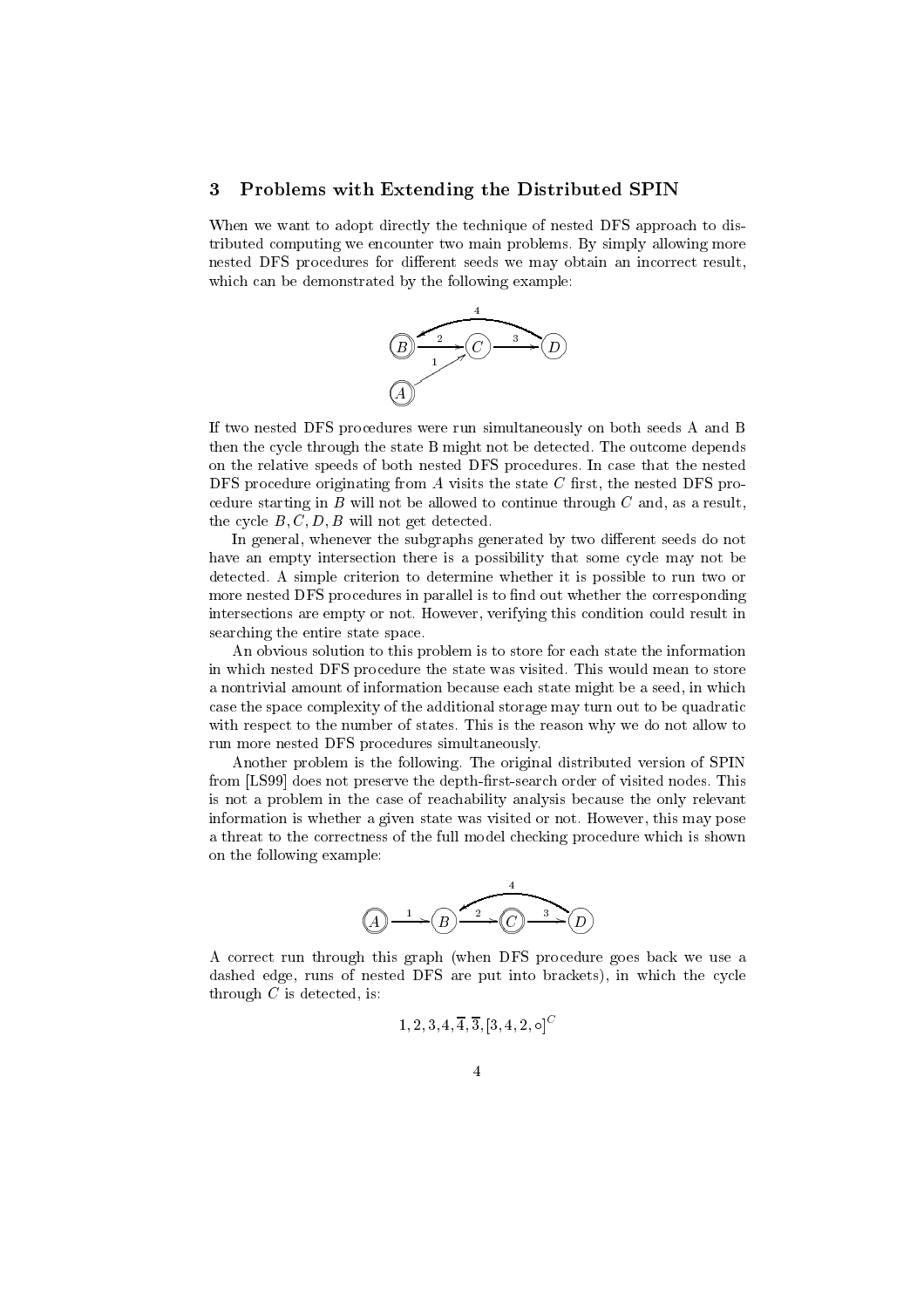An incorrect run, in which the correct order of seeds is not preserved, is for instance

 $1, 2, 3, 4, 4, 3, 2, 1, 11, 2, 3, 4, 4, 3, 2, 11, 13, 31$ 

A possible solution to this problem was proposed in [LS99]. It is based on the original distributed SPIN procedure for reachability analysis and consists of adding synchronisation to the distributed algorithm. The synchronisation is done by sending suitable acknowledgements that will exclude the possibility of a seed being processed before another seed that is "below" thus avoiding incorrect runs where cycles may not be detected. This solution cuts off any parallelism and so in fact does not perform better than the plain sequential algorithm.

What we propose here is an attempt to provide a more subtle solution that makes it possible to effectively tackle larger tasks than standard SPIN within reasonable space limits. The idea is to reduce the necessary synchronisation by using additional data structures with limited space requirements.

Yet another important issue that must be taken into consideration is that a distributed version of SPIN and hence our extension is based on the original (sequential) SPIN and it should not exclude the use of the other main memory and complexity reduction techniques available in SPIN, such as state compression, partial order reduction, and bit state hashing. The approach we consider here is compatible with such mechanisms as much as possible.

# 4 Distributed Model-Checking Algorithm

From the discussion in the previous section it is clear that it is crucial to take care about the order in which individual nested DFS procedures are performed. We need to make sure that the following invariant will always hold for each distributed computation:

A nested DFS procedure is allowed to begin from a seed S if and only if all seeds below  $S$  have already been tested for cycle detection.

Different states, hence also seeds, of the state space are processed on different nodes in accordance with the partition function. Hence, it may occur that for a seed S, a computation of the subgraph generated by S is interrupted and continues on a different node. We need to keep track of such situations.

In order to represent dependencies between states (corresponding to computations transferred to other nodes) we shall build a dynamic structure that will keep this necessary information. We need to remember the states which caused the computation to be transferred to other nodes and we call them transfer states. Two border states are involved in the transfer of computation and we need to remember only one of them. A *border state of node m* is a state belonging to the node  $m$  whose incoming or outgoing edge crosses to another node. We shall also include all the seeds that appear during the computation in order to ensure the correct order of performed nested DFS procedures. Each node maintains its own structure and we call it *DepS* (Dependency Structure).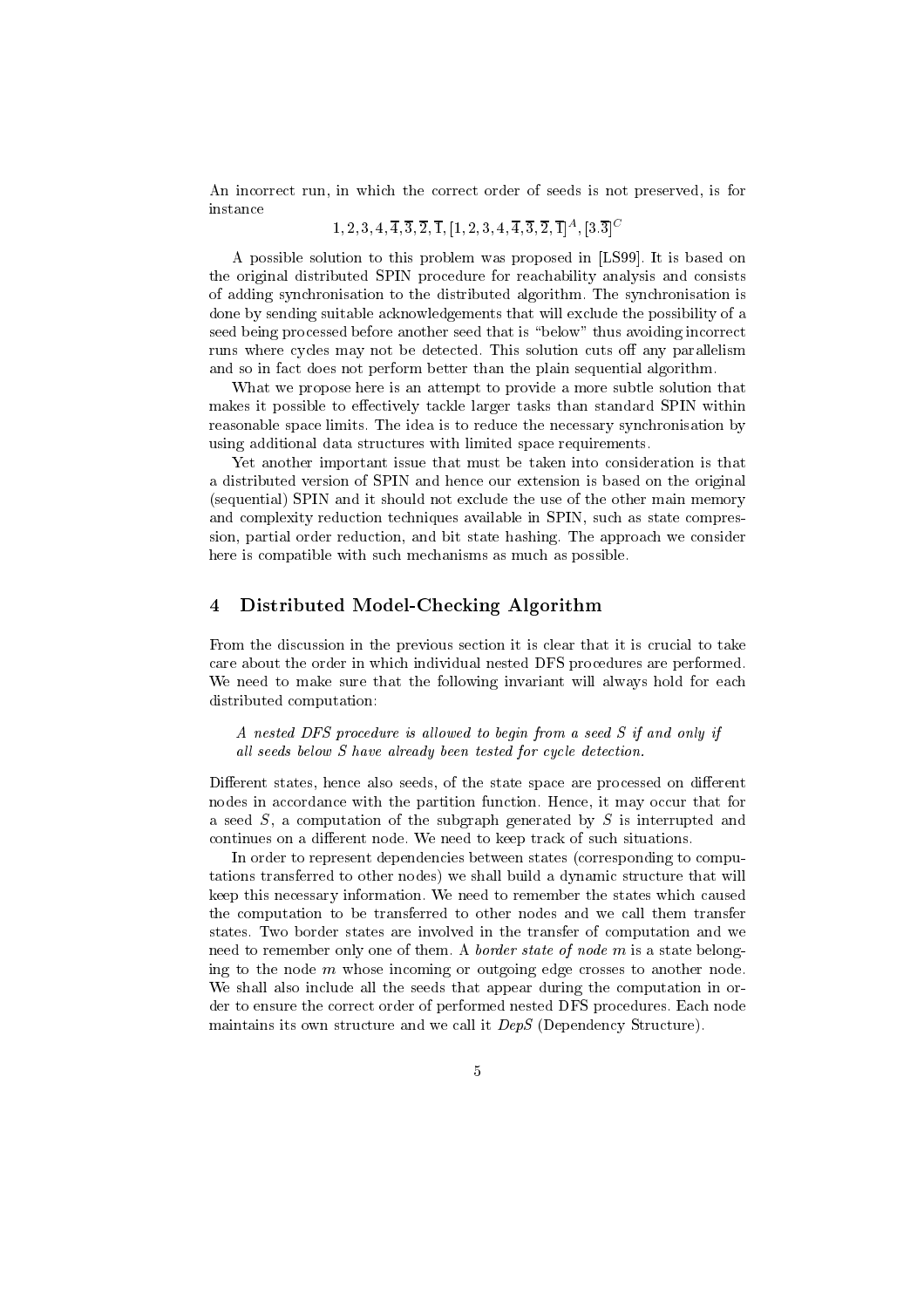#### 4.1 Dependency Structure

Dependency structure (DepS) for a node n is a graph whose vertices are either seeds of the local state space of the node n or the transfer states for the node n. Vertices can be indexed by a set of node names. A transfer state for a node  $n$  is either the border state of node  $n$  whose predecessor is a border state of another node or a border state of another node whose predecessor is the border state of node n (see Figure 1 for a graphical explanation). The starting state of the entire state space is also a vertex in the DepS for the node running manager process. Note that a seed (or the starting state) can be a transfer state. In this case it will occur only once in the structure (as a seed *and* and a transfer state at the same time). Indexes in vertices corresponding to transfer states represent the nodes from which the computation was transferred to the transfer state.



Fig. 1. Transfer States and Seeds

The edges in the DepS for a node  $n$  represent the reachability relation between states (and provide the crucial information to perform nested DFS procedures in a "correct order"). The dependency structure is a forest-like structure and is built dynamically during the computation of the DFS procedure. All vertices in the structure are the states actually visited by the algorithm during depth first search. For each vertex its immediate successors contain the states (seeds or transfer states) which the vertex is "waiting for", in the sense that the states must be processed (checked for nested DFS in case of seeds) before the state corresponding to the vertex can be processed.

The structure DepS is changing dynamically as the computation continues. Whenever DFS procedure comes to a not yet visited seed or a transfer state a new vertex corresponding to the state is added to the structure as an immediate successor of the last visited state which is present in the structure. Moreover, in the case of a transfer state a request to continue with DFS procedure is sent to the node of the transfer state (if not already sent before).

During the computation each node receives requests from other nodes to continue a walk through the state space. These requests are remembered in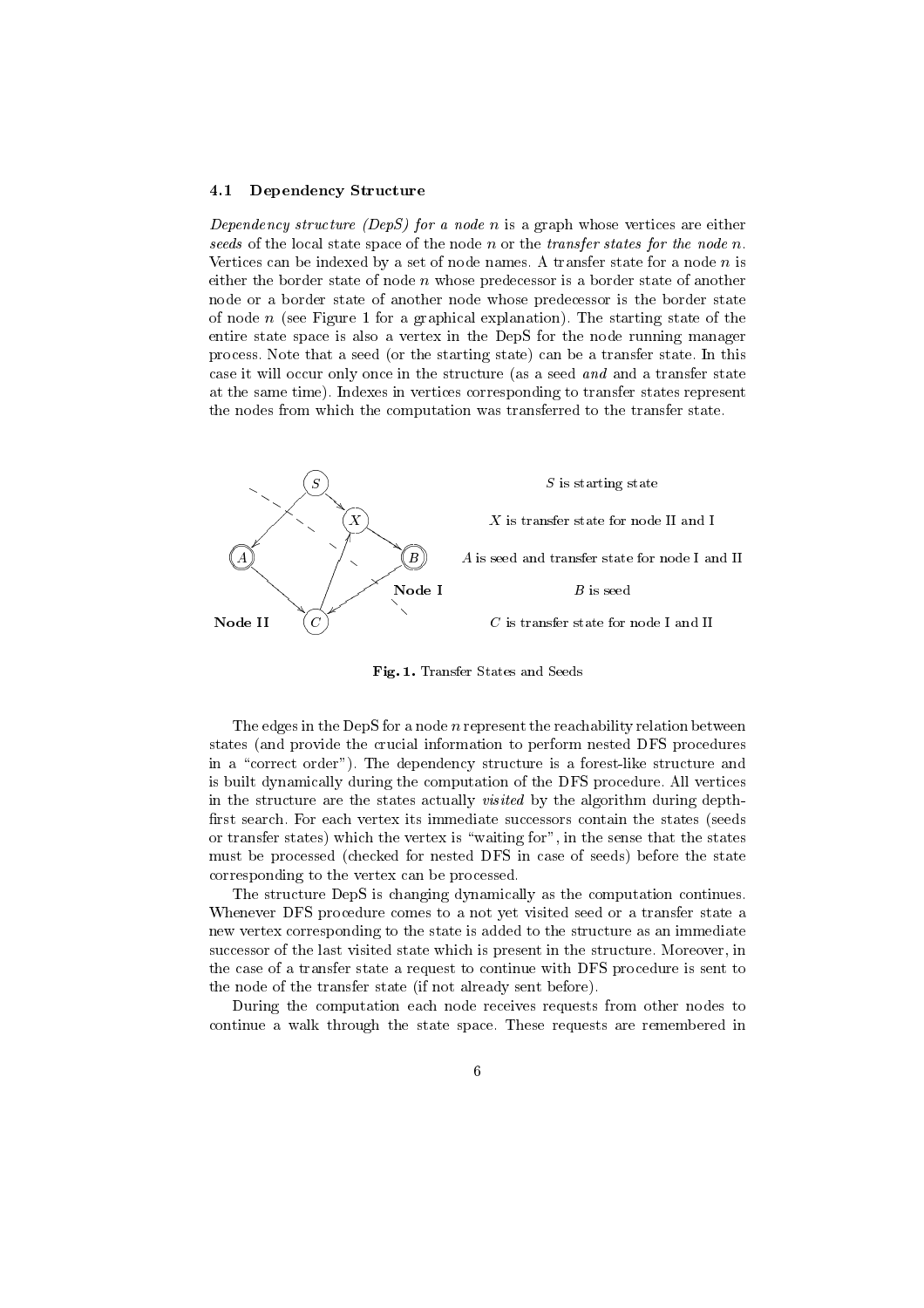a local queue of pending requests and the queue is processed in the standard FIFO manner. For each request it is first checked whether the state is in the set of visited states. If it is, then it is checked whether there is any vertex in the (local) DepS structure containing the same state. If yes, then the "name" of the node who sent the request is added to its index. If the request is not in the DepS structure and it is in the set of visited states, then an acknowledgement of the request is sent back. If the request is not in the set of visited states (hence not in DepS) a new root vertex is added to DepS with the "name" of sending node as its index.



Fig. 2. Example of dependency structures

Removing a vertex from the dependency structure is possible only when DFS procedure went up through the state already. The removing procedure first checks whether the state associated with the vertex is a seed, in which case the state is added to the global queue of seeds waiting for nested DFS procedure. For any state all acknowledgements are generated according to the (vertex's) index. Then the vertex is removed from the structure. Removing any vertex may make its parents' successor list empty and so cause also removing of the parent and parent's parent and so on.

Whenever the DFS procedure goes up through a state with a vertex in DepS, it is checked whether the vertex is a leaf of the tree. If it is the case the removing procedure is initiated. Removing procedure can also be initiated by incoming acknowledgements.

In the Figure 2 the dependency structures for nodes I, II and III are shown before any vertex has been removed.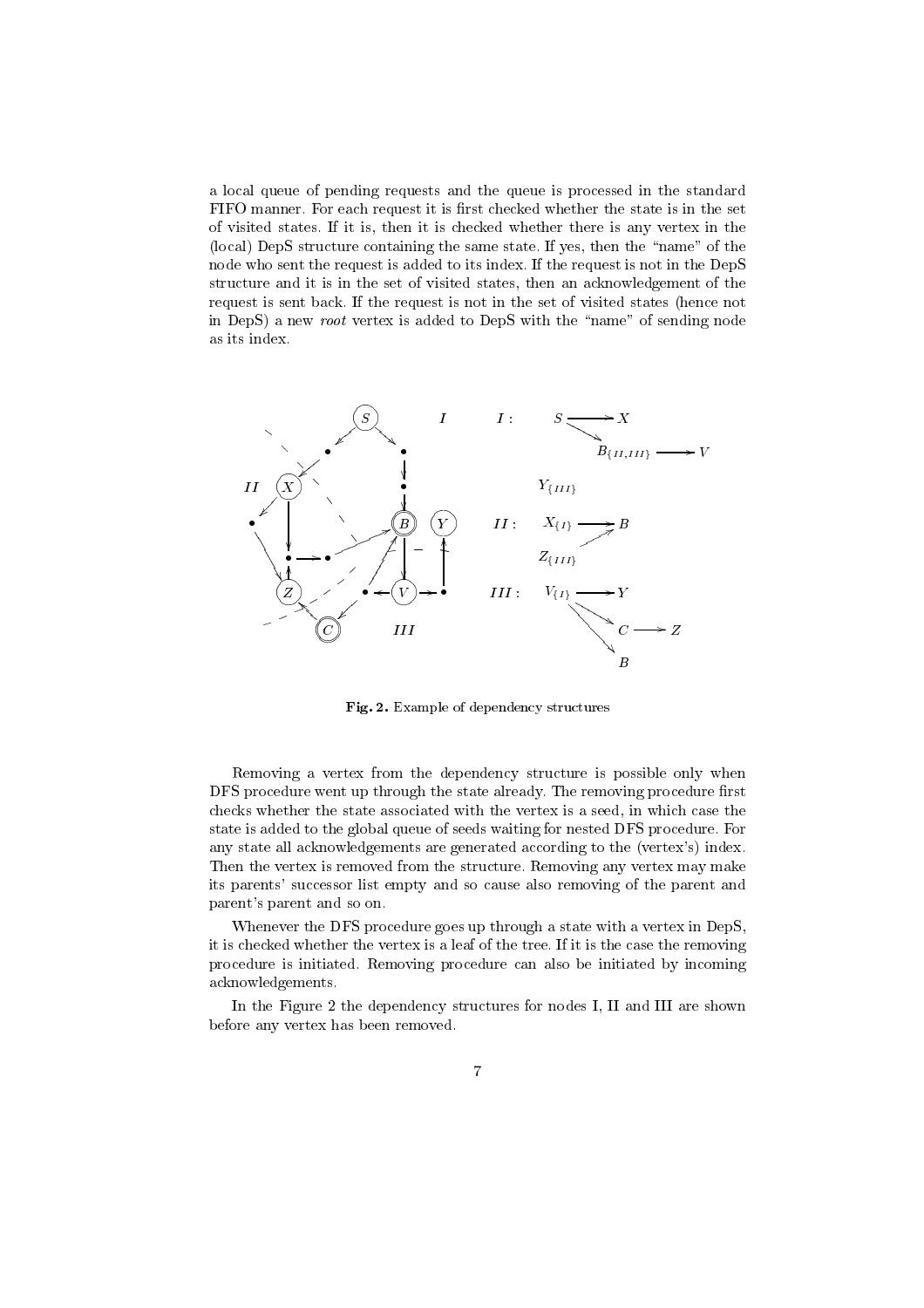#### 4.2 Manager process

Distributed SPIN uses a manager process that starts the verication program on a predetermined set of network nodes. After it has detected termination, the manager process stops the program, and collects the results. In our version of distributed SPIN we will in addition require that the manager process is in charge of initiating the nested DFS procedures in accordance with the method described in previous sections.

All nodes involved in the computation communicate with the manager process by sending information about their status. The status of each node is determined by: DFS status, nDFS status, numbers of sent and received requests (DFS and nDFS packets). The DFS status can be busy, idle-empty-DepS and *idle-nonempty-DepS*. The nDFS status can be only busy or *idle*. In this way, the manager process has a local representation of the current state of all the nodes.

# Nested DFS procedures

As we have mentioned before, our approach relies on the requirement that only one nested DFS procedure is allowed at a time. This is the reason for sending the seed to the manager process instead of starting the nested DFS procedure immediately during the DFS procedure. The manager process maintains global queue of seeds waiting for their nested DFS procedures. It starts a nested DFS procedure for the first seed in the queue only if no other nested DFS procedure is running. The seed is removed from the queue after the manager process has started the nested DFS procedure for it. The information necessary to decide on starting a new nested DFS procedure can be obtained in the same way as described in [LS99], that is by checking the nDFS status of all nodes to be equal to *idle* and checking that the overall number of all nDFS packets sent equals the overall number of all nDFS packets received.

#### Termination detection

The distributed algorithm must terminate when there is no waiting seed in the global queue, no nested DFS procedure is running, the overall numbers of sent and received DFS packets are equal, and all nodes have an *idle-empty-DepS* DFS status.

Termination detection can be handled in a similar way as it is done by distributed SPIN. The only exception is the situation when the overall numbers of sent and received DFS packets are equal, no computer has the busy DFS status, but some node has the *idle-nonempty-DepS* DFS status. In this case the manager process asks all the nodes with the *idle-nonempty-DepS* DFS status for some information about their  $DepS$  structures. The nodes reply by sending the following elements of their *DepS* structure:  $X_Z \rightarrow Y$ , where X is a node from the DepS structure which has a nonempty index  $Z$ , and  $Y$  is the node representing the transfer state for which  $X$  is waiting. The edge has a label  $u$ that represents the presence of a seed on the path from  $X$  to  $Y$ , including  $X$  and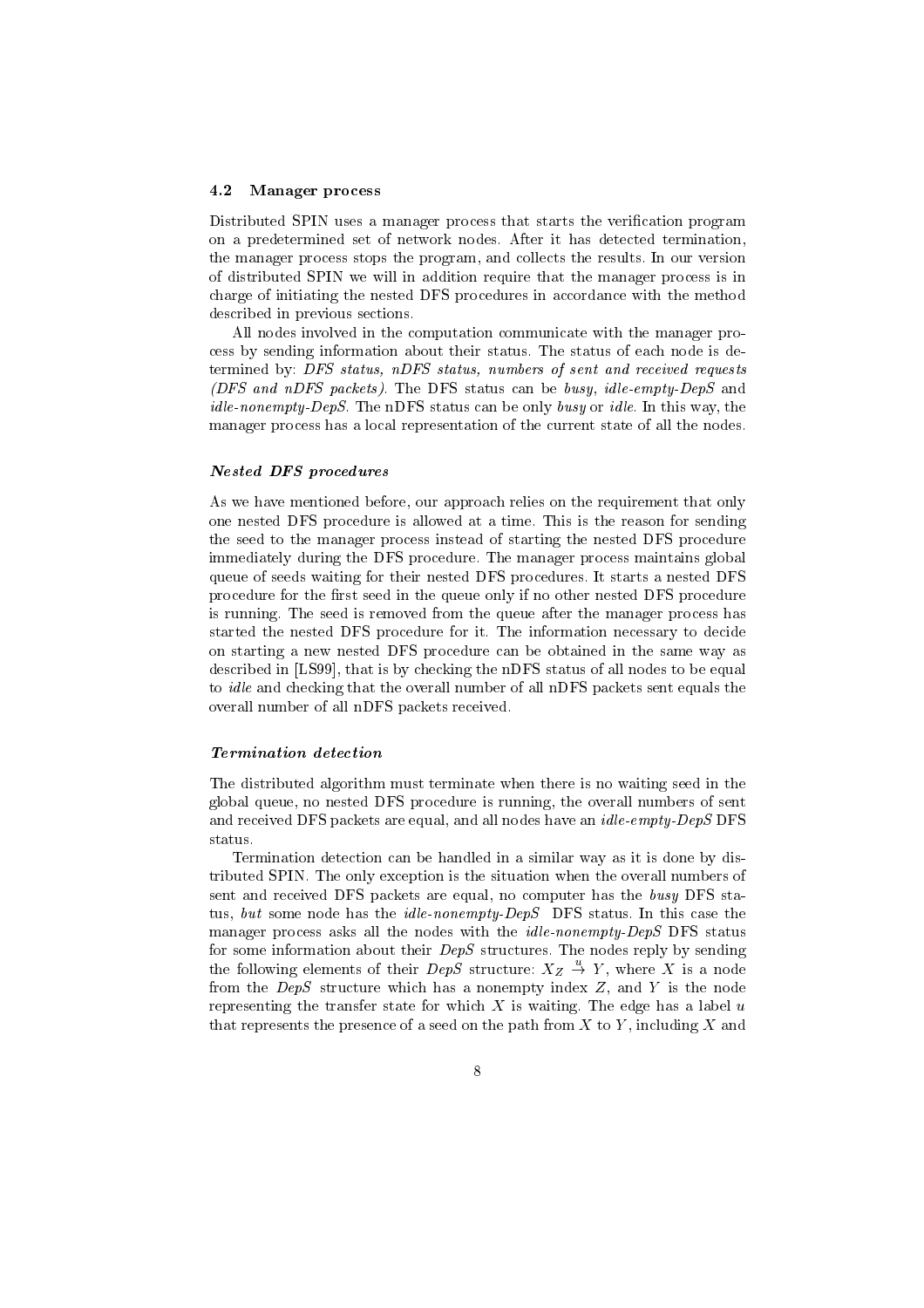excluding Y, in the original  $DepS$  structure. So u can be either  $1 = with \ a \ seed$ or  $0 = without a seed.$  After receiving all the elements, the manager process builds a temporary graph from incoming elements. After that it finds the maximal strongly connected component in the graph which has no outgoing edges using standard Tarjan's algorithm [Tar72]. Note, that such a strongly connected component must exist. The manager process checks for the presence of an edge with label 1 in the strongly connected component. If there is no such edge then an acknowledgement is generated for an arbitrary node from the found component. After the acknowledgement is sent out to the appropriate node, the whole graph is forgotten and the distributed computation continues in the standard way. In the other case, i.e. when there is a cycle labelled by 1 in the temporary graph, it is clear that a cycle through an accepting state must exist in the original state space and therefore the veried property does not hold. In this case the algorithm terminates immediately. The whole situation is shown in the Figure 3.



Elements sent to manager process are:  $B_{\{II\}} \to C, A_{\{I\}} \to B, C_{\{I\}} \to B$ Constructed graph is:  $A_{\{I\}} \longrightarrow B_{\{II\}} \longrightarrow C_{\{I\}}$  $\sqrt{0}$ 

The strongly connected component without outcoming edges is:  $B_{\{II\}} \overbrace{\hspace{2cm}} C_{\{I\}}$  $\sqrt{0}$ A cycle through an accepting state has been found.

#### Fig. 3. Example

#### 4.3 The Algorithm

Our algorithm extends the distributed algorithm from [LS99] and it uses the same distributed method for reachability analysis. This ensures that we do not exclude the use of the main memory and complexity reduction techniques available in SPIN.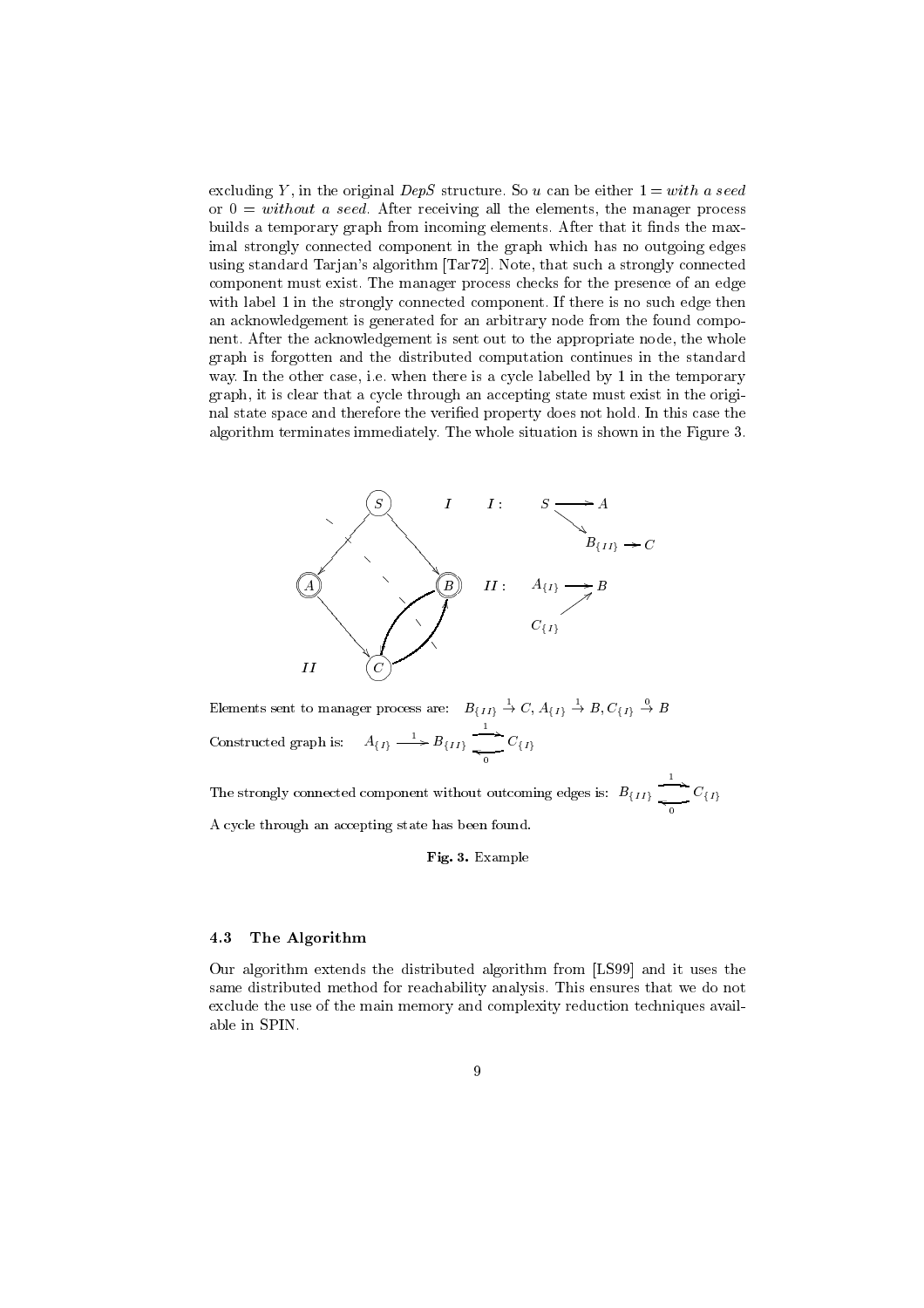The underlying idea of our distributed model-checking algorithm is the following. The whole reachable graph is partitioned into as many regions as the number of network nodes. Each node performs the computation on the states belonging to its own region. When a successor belonging to another region is generated, a message containing the new state is sent to its owner. Received messages are stored in a (remote) queue and processed sequentially. For both the DFS and the nested DFS procedures, only the yet unvisited states are explored. In contrast with the original algorithm, not all visited states are permanently stored in the set of visited states, only the transfer states and seeds. Each node keeps the set of permanently stored states in the array PV[i]. To prevent cycling through not permanently stored states, the algorithm keeps the track of all visited states within the processing of each received request. This temporary set is kept in the array  $V[i]$ , which is initialised to  $\emptyset$  before processing another request (state) from the queue of pending requests U[i].

To ensure the right order of nested DFS procedure calls, an additional data structure DepS is maintained (see subsection 4.1). This structure is built by procedures CREATE IN DepS(s) and ADD TO DepS( $s1$ ,  $s2$ ), using a temporary pointer Last visited. A root vertex in the dependency structure, which corresponds to a state s, is created by procedure CREATE\_IN\_DepS(s). Procedure ADD\_TO\_DepS( $s1$ , $s2$ ) creates a vertex corresponding to the state  $s2$ , if it does not exist yet, and adds an edge between the vertices corresponding to the states s1 and s2. A vertex representing the state s, written as  $\langle s \rangle$  in DepS) in the pseudo-code, is composed of several components (fields): parent, successors, state,  $DFS\text{-}gone$  and index. The field parent points to the vertex for which this vertex has been created as a successor. The field  $index$  is a set of node names. The field DFS\_gone is a flag indicating whether the DFS procedure has already walked through the state up. The meaning of the fields successors and state is obvious.

Some additional local variables are used in the algorithm. The meaning of Seed, state, came from and tmp is obvious. The variable toplevel is used to distinguish whether the procedure DFV was called recursively from DFV or whether it was called from the VISIT procedure. The variable Seed queue is a global variable which is maintained by the MANAGER PROCESS. It represents the queue of seeds waiting for their nested DFS procedures to be started.

All nodes execute the same code. For simplicity we assume that the master node runs the manager process only. The DFS procedure is started by calling procedure START(i, starting state). The value of i is the name of the node (integer). The procedure puts the starting state into the queue of pending requests U[i] at the proper node i. The procedure VISIT(i) is called for all nodes except the master node at the end. The MANAGER PROCESS procedure is called at the master node. The task of the MANAGER PROCESS procedure was explained in the subsection 4.2.

The PROCESS INCOMING PACKETS procedure is actually a boolean function which returns false if the computation should be stopped for some reason, and returns true otherwise. This function plays the role of the client side of the manager process. It updates the numbers of locally received and sent packets and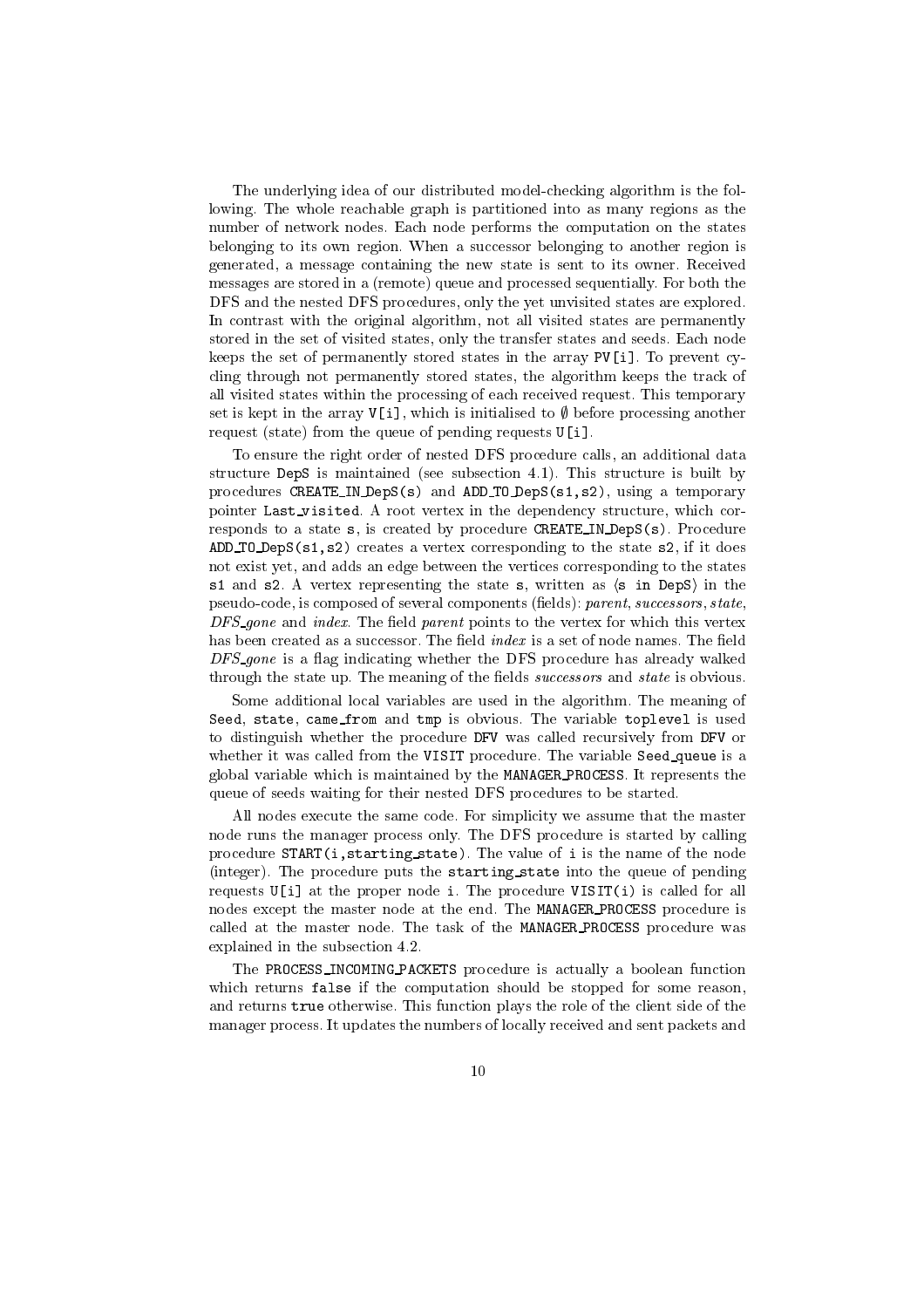sends this numbers and the information about the node status to the manager process. It also processes all incoming packets. The requests are stored in the U[i] queue, the acknowledgements are collected and the REMOVE procedure is called for them. Also all control packets are handled by it.

Procedure VISIT waits for the queue U[i] to be nonempty. It collects a request from the queue, and resets the variables toplevel and V[i]. In case that the request is a new one (it is not in the PV[i] set), the procedure DFV is called. It is necessary to distinguish between the first DFS procedure and the nested DFS procedure. In the case of nested DFS procedure the variable Seed must be set, on the other hand in the case of DFS procedure appropriate actions on the DepS structure are performed. The states already processed, which are requested again, are checked for presence in the DepS structure. If the corresponding vertex exists, only its index is updated, otherwise the acknowledgement is generated.

The DFV procedure checks whether the state belongs to the same node. If not, the message containing the state is sent to the node owning the state and the DepS structure is updated. (Note: In the case of nested DFS procedure the seed, for which the nested search is running, is included in the message as well.) When the DFV procedure is called from the VISIT procedure, a new root vertex must be added to the DepS structure, and the state must be stored in the set of permanently visited states PV[i]. In case that state is a seed it is necessary to update the DepS structure. Note that the DepS structure is maintained only for the first DFS procedure and not for the nested DFS procedure. Conversely, the check whether the reached state is Seed is done only in the nested DFS procedure. The CYCLE FOUND procedure informs the manager process about the fact that a cycle has been found. Before all the successors of state are generated, state is added to the set of actually visited states (V[i]). The unvisited successors are handled by recursive calling of procedure DFV. If a successor is a seed or a transfer state which is already contained in the DepS structure (hence it must appear in PV[i]), the appropriate edge is added to the DepS structure. After all successors of state have been processed and if state is a seed, the check whether there are any more successors of the corresponding vertex in the DepS structure is performed. In case there are no successors, the vertex is removed from DepS by procedure REMOVE.

Procedure REMOVE(vertex) is crucial with respect to maintaining the DepS structure. It is responsible not only for (recursive) deleting of the vertices from the memory but also for sending the seeds to the global queue (Seed queue), and for sending all appropriate acknowledgements, which is done by procedure  $ACK(vertex)$  (see the pseudo-code for details).

Note that the same state can be visited twice, in the DFS procedure and in the nested DFS procedure. To store the information about the fact that the state has or has not been visited in one or both DFS procedures only one additional bit is required (see [Hol91]). We assume that this one additional bit is included in the bit vector representing the state. That is why the bit vectors representing the same state differ in the case of DFS procedure and nested DFS procedure.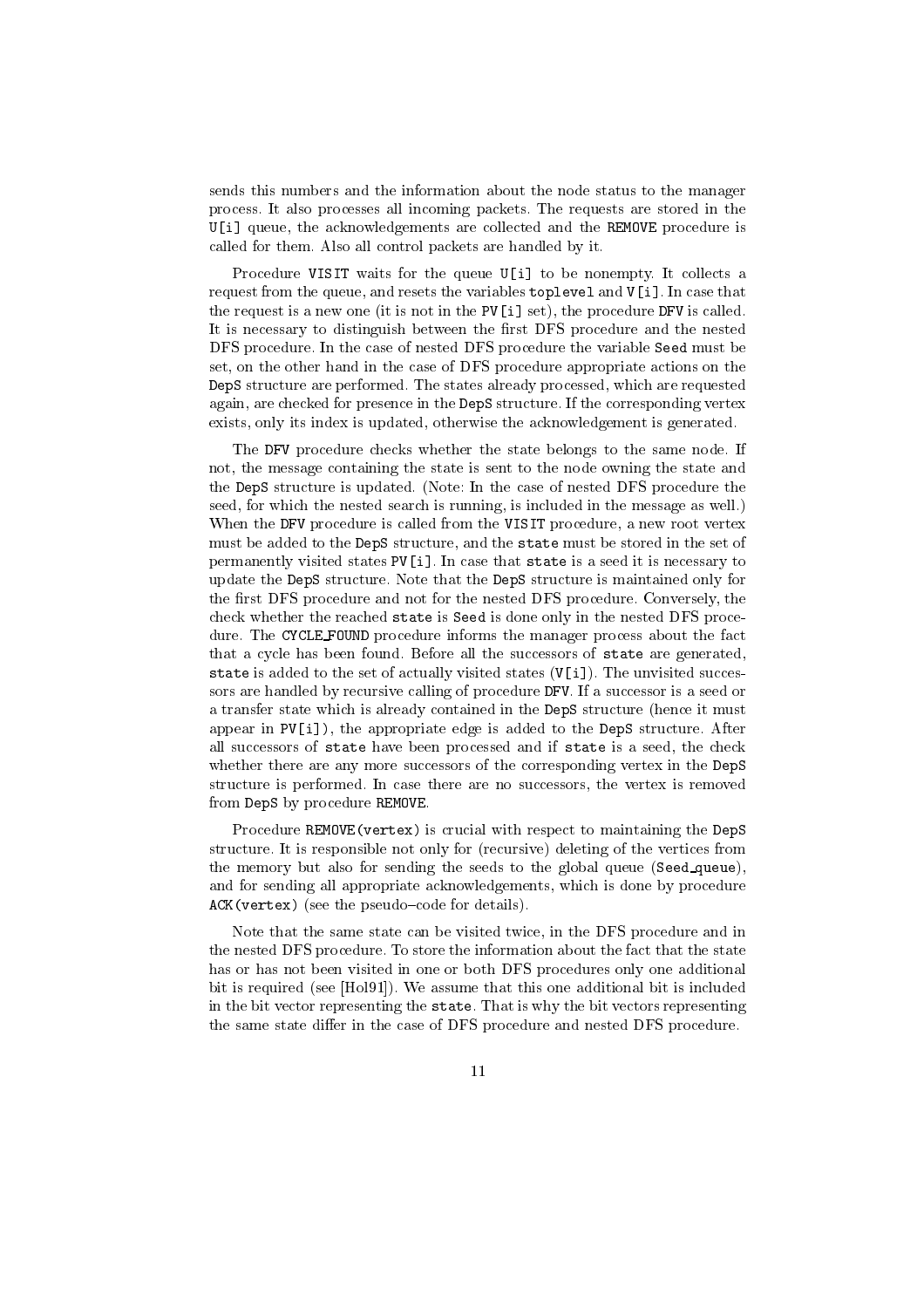The Partition function is used for the partitioning of state space. The choice of a "good" partition function is crucial in the distributed algorithm since a "bad" partition of states among the nodes may cause communication overhead. This issue was addressed in [LS99], where several partition functions were proposed and tested.

The pseudo-code of our proposed algorithm follows:

```
procedure START(i,start_state)
begin
  DepS := \{\};
  U[i] := \{\};
  PV[i] := \{\};
  Last_visited := nil;
  Seed := nil;
  if (i = Partition(start_state)) then
  begin
    U[i] := U[i] + \{start\_state\};end;
  if (i = 0) then
  begin
    MANAGER_PROCESS();
  end
  else
  begin
    VISIT(i);
  end;
end.
procedure VISIT(i)
begin
  while (PROCESS_INCOMING_PACKETS()) do
  begin
    if (U[i] \Leftrightarrow \{\}) then
    begin
      get (state, came_from) from U[i];
      toplevel := true;
      V[i] := \{\};
      if (state not in PV[i])) then
      begin
         if (Nested(state)) then
        begin
           Seed := state.seed;
           DFV(i,state);
        end
        else
        begin
           DFV(i,state);
           if (\text{state in DepS}\text{>}\text{.}successors = \{\}) then
           begin
```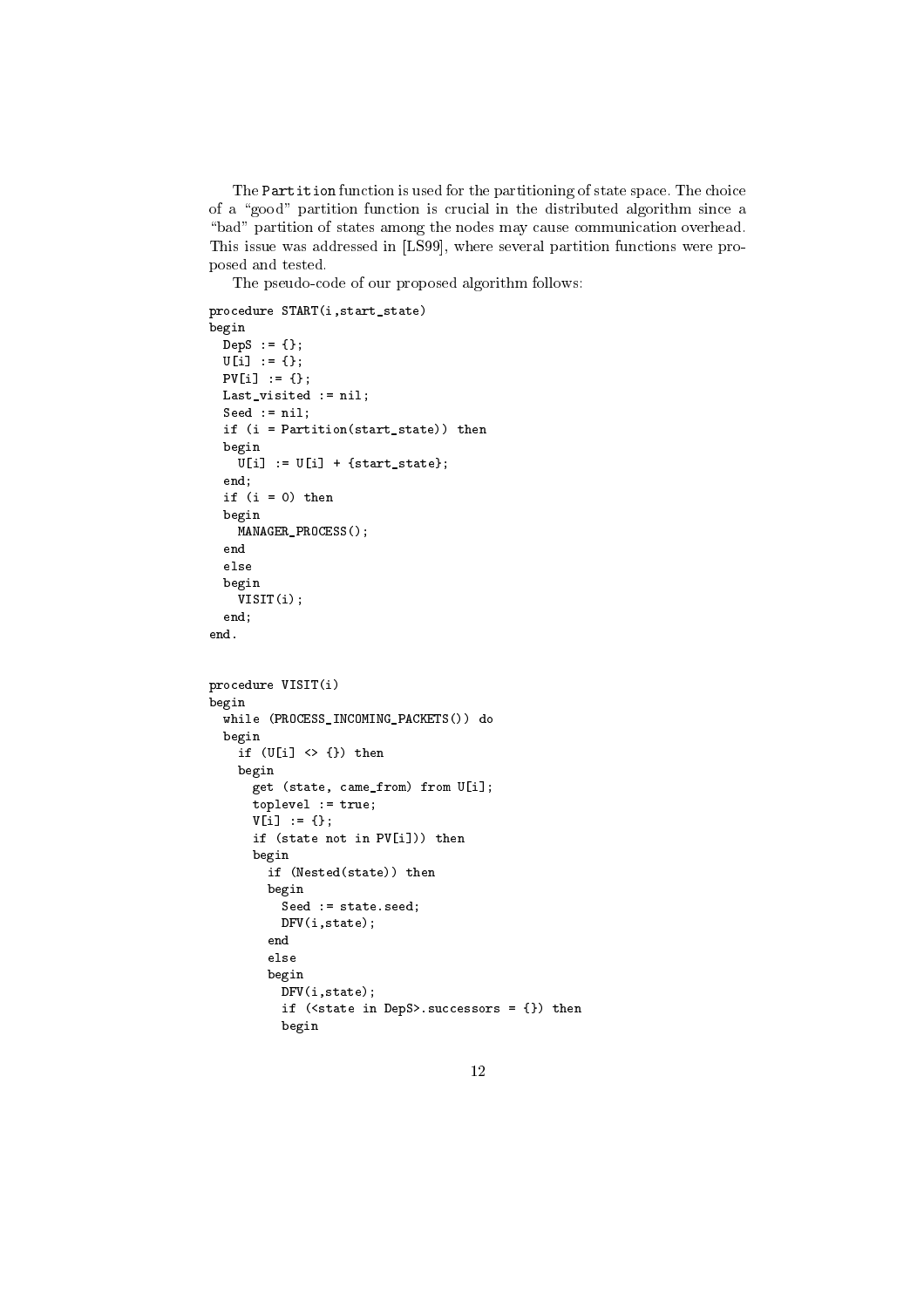```
REMOVE(<state in DepS>);
          end;
        end;
      end
      else
     begin
        if (state in DepS) then
        begin
          <state in DepS>.index := <state in DepS>.index
                                   + {came_from};
        end
        else
        begin
         ACK(<state in DepS>);
        end;
     end;
    end;
 end;
end.
procedure REMOVE(vertex)
begin
 if Accepting(vertex.state) then
 begin
    Seed_queue := Seed_queue + {vertex.state};
 end;
 ACK(vertex);
 tmp := vertex.predecessors;
 for (i in tmp) do
 begin
   i.successors := i.successors - {vertex};
 end;
 free(vertex);
 for (i in tmp) do
 begin
   if ((i.successors = {}) and (i \langle nil)
                            and (i.DFS_gone)) then
   begin
     REMOVE(i);
    end;
 end;
end.
procedure DFV(i,state)
begin
 if (PARTITION(state) <> i) then
 begin
   U[PARTITION(state)] := U[PARTITION(state)] + {state};
    if (not Nested(state)) then
    begin
```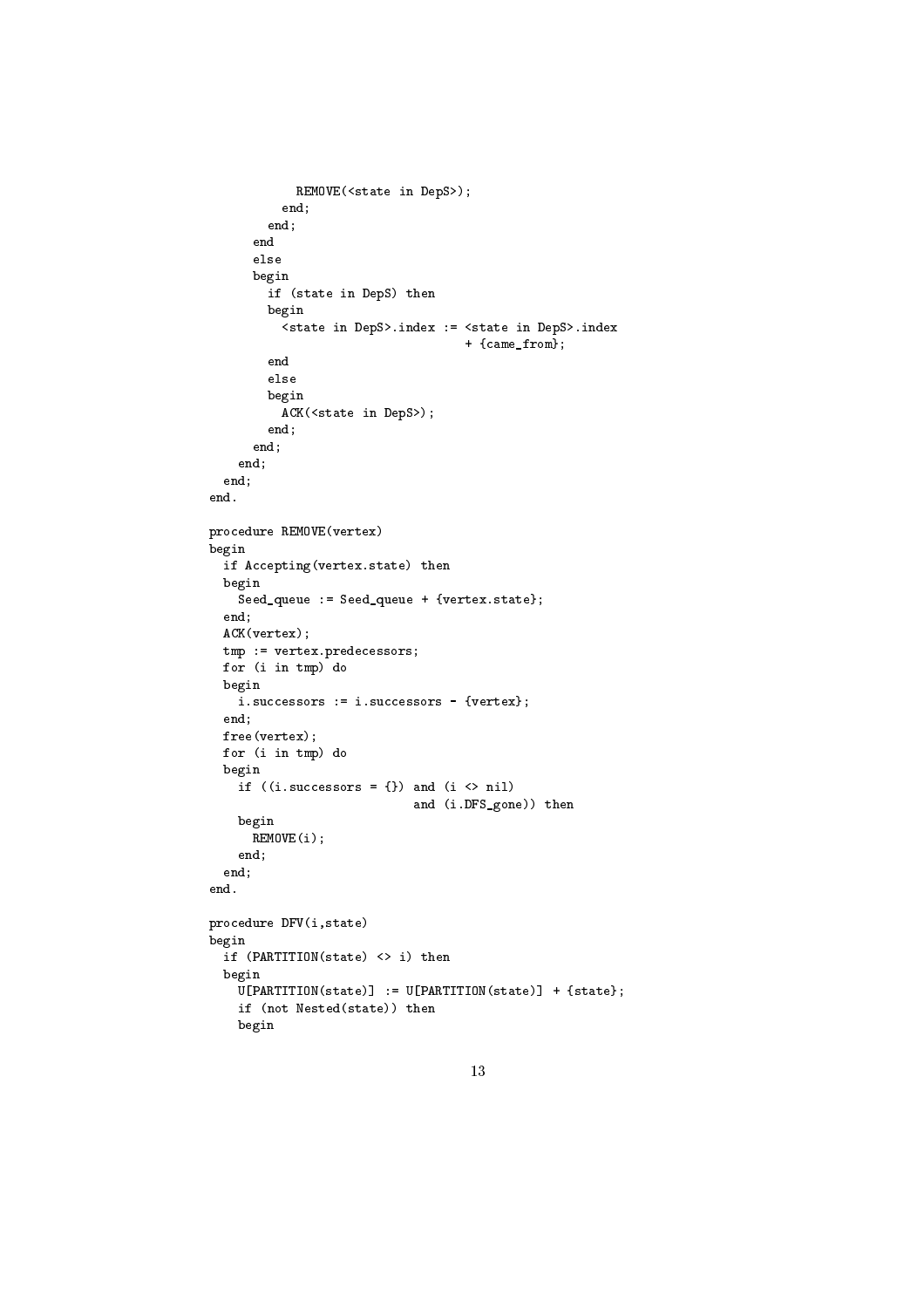```
ADD_TO_DepS (Last_visited, state);
  end;
  return;
end;
if (toplevel) then
begin
 PV[i] := PV[i] + state;if (not Nested(state)) then
 begin
   CREATE_IN_DepS(state);
   Last_visited := state;
  end;
end;
if (Accepting(state)) then
begin
  if (not(toplevel) and (not Nested(state))) then
 begin
   ADD_TO_DepS(Last_visited,state);
   Last_visited := state;
   PV[i] := PV[i] + state;end;
end;
toplevel := false;
V[i] := V[i] + {state};for (newstate in successors of state) do
begin
  if (Nested(state) and (Seed=newstate)) then
 begin
   CYCLE_FOUND();
  end;
 if (newstate not in (V + DepS + PV[i])) then
 begin
   DFV(i,newstate);
  end
  else
  begin
   if ((newstate in DepS) and (not in 1stDFS stack)) then
   begin
      ADD_TO_DepS (Last_visited,newstate);
   end;
  end;
  if (Accepting(state) and (not Nested(state))) then
  begin
   Last_visited := <Last_visited in DepS>.parent;
    <state in DepS>.DFS_gone := true;
    if (\text{state in DepS}\text{>}\text{.}successors = \{\}) then
   begin
      REMOVE(<state in DepS>);
   end;
  end;
```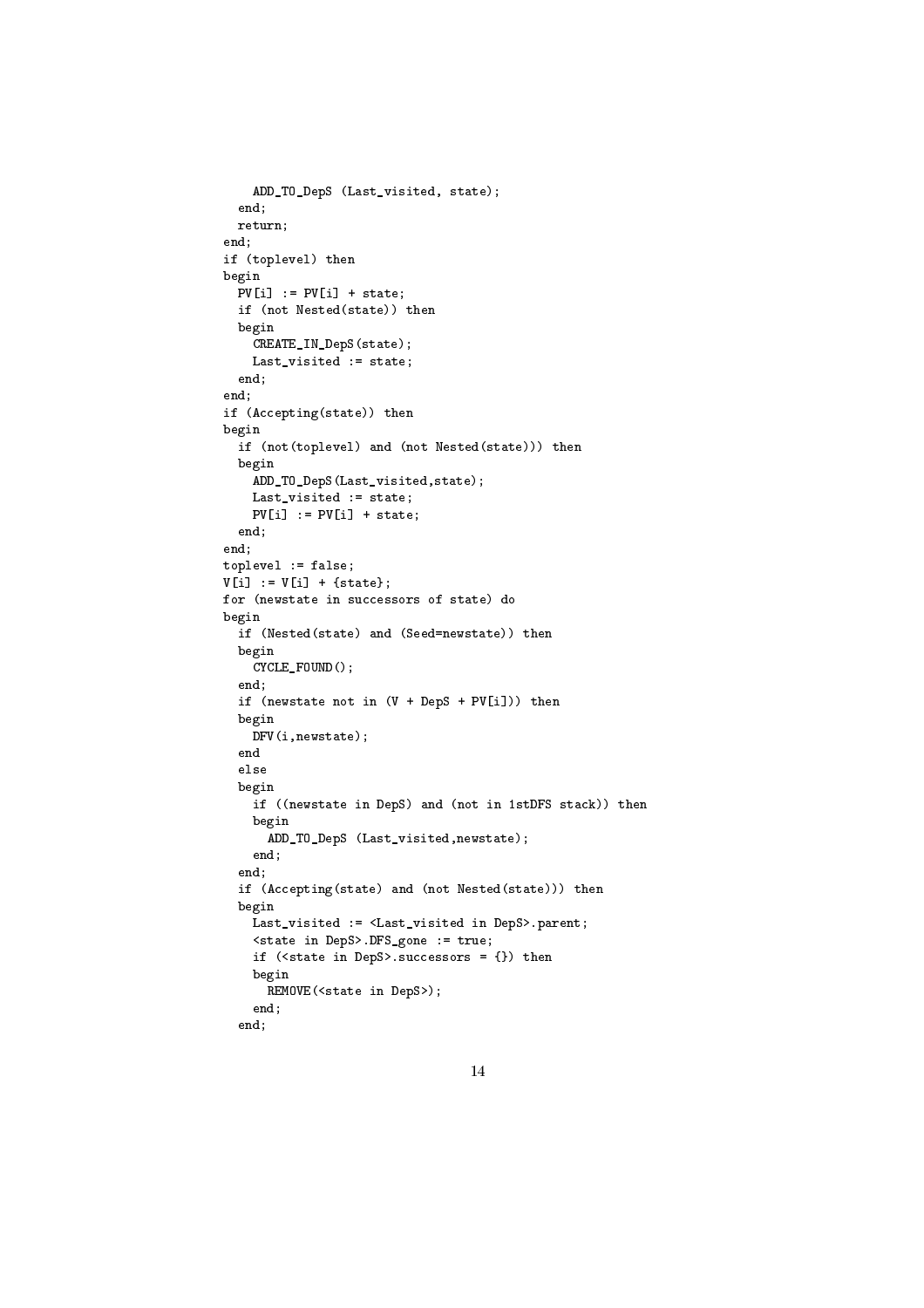end; end.

# 5 Complexity and effectiveness

We shall try to estimate the overall size of the dependency structures constructed during the distributed computations. For any node, there are two kinds of states stored in the structure  $-$  all seeds that are visited by this node, and all states that arise in the computation but are transferred to another node in accordance with the partition function *(transfer states)*. The number of the latter is crucial because this can be in the worst case quadratic wrt the overall number of states.

The partition function we employ was originally proposed in [LS99] where it was also shown that with this function, the fraction of transfer states in the global state space is at most  $\overline{P},$  where  $P$  is the number of processes. The number of transfer states T is bounded by the expression S - R, where S - T is the second states of of states and  $R$  is the maximum of out-going degrees over all states.  $R$  is at most P - ND, where  $N$  - ND is the maximal number of nondeterministic choices of nondeterministic choices  $\mathcal{A}$ of a process. Thus we get that T  $\mathcal{N}$  -section  $\mathcal{N}$  and the average number of  $\mathcal{N}$ transfer states is  $\frac{1}{P} \times S \times P \times N D = 2S \times N D$ . Hence, the number of states stored in the dynamic structure is on average S + 2(2S - ND) which works out to be O(S - ). In most real state and a problems the amount of non-determinisment of  $\sim$ (represented by  $ND$ ) is limited and small. We may conclude that the memory complexity of the distributed algorithm is on average linear in the size of the state space and the factor given by non-determinism.

We will compare our approach with the simple method of synchronisation proposed in [LS99]. We will look in detail at how the first and nested depthfirst-search procedures work. The first DFS searches through the state space and marks accepting states (seeds) with a particular kind of flag. The computation of first DFS is completely asynchronous and never stops before the whole state space is searched trough. The nested DFS searches in a similar, i.e. distributed, way the subgraph rooted in the currently processed seed. If there are seeds ready to be processed, the nested DFS is running in parallel with the first DFS. Therefore our method allows parallel computations which are almost disabled in the simple synchronisation technique.

# 6 Conclusions and Future Research

We have proposed an extension to the existing distributed algorithm used in the verification checker SPIN which allows to model-check LTL formulas. This problem was suggested in [LS99] and left unsolved. The method used is very simple and requires some synchronisation between nodes.

The experimental version of the algorithm has been implemented and a series of preliminary experiments has been performed on a cluster of nine 366 MHz Pentium PC Linux workstations with 128 Mbytes of RAM each interconnected with a fast 100Mbps Ethernet and using MPI library.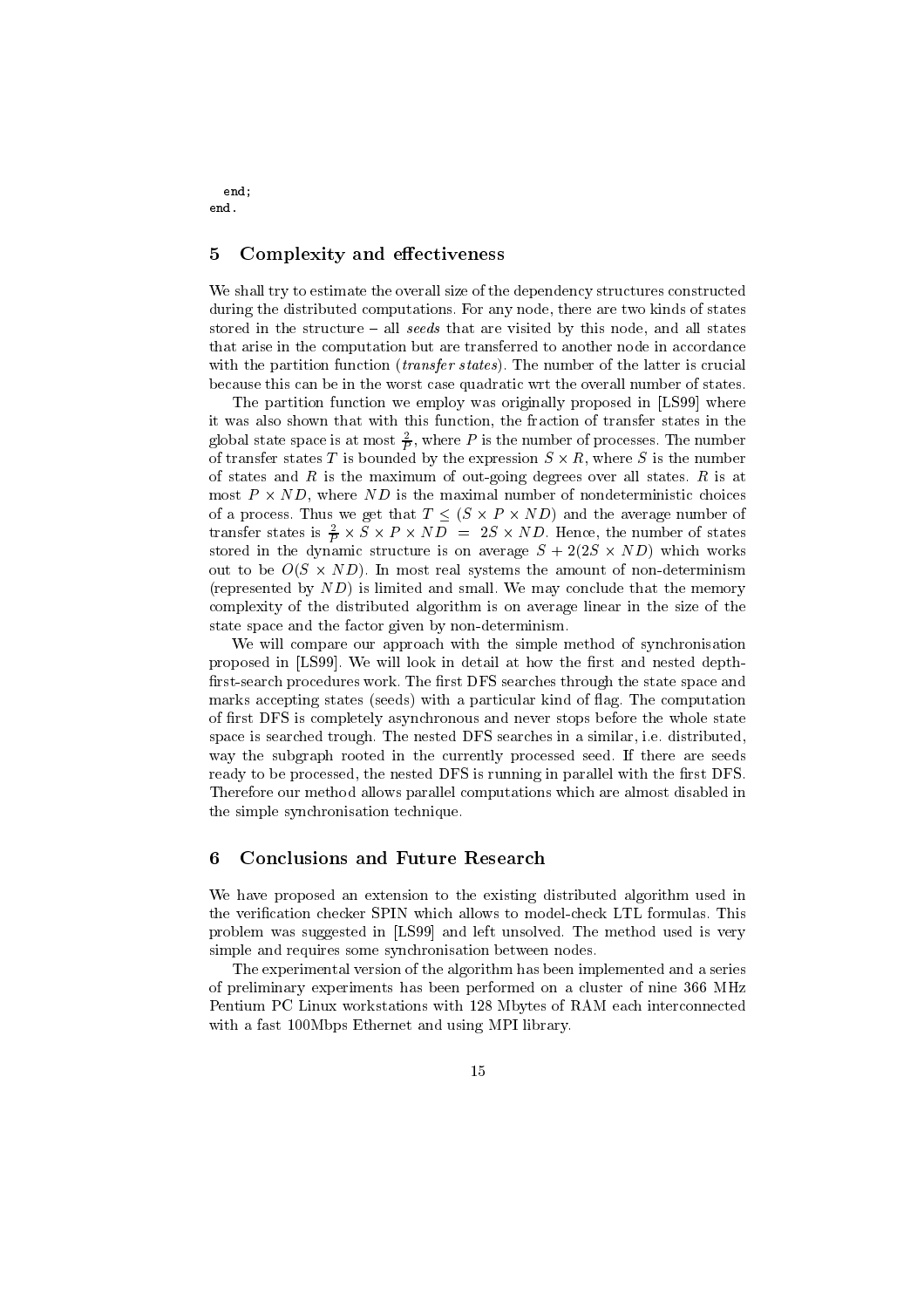We have compared the performance of our algorithm with the standard sequential version of SPIN running on a single computer. Although the implementation of the *Dependency structure* was far from being optimal, we were able to receive some promising results. Our results show, that it is possible to increase the capability of SPIN to check LTL formulas in distributed manner. For testing we have used some of the scalable problems from the SPIN distribution. The experimental version was mainly used to get a fast feedback on the applicability of the method. We intent to perform an extensive testing on a variety of different examples using the new and more sophisticated implementation currently under development.

There are several problems we intent to consider in the future. First, we have used MPI library to get a fast prototype implementation. However, the overhead caused by this communication infrastructure is quite high and using another communication infrastructure (like TCP/IP) will certainly lead to better performance. Second, we have used the partition function based on the function from distributed SPIN. Partition function plays crucial role and techniques particularly suited for model-checking LTL formulas should be investigated.

#### References

- [AAC87] S. Aggarwal, R. Alonso, and C. Courcoubetis. Distributed reachability analysis for protocol verification environments. In P. Varaiya and H. Kurzhanski, editors, Discrete Event Systems: Models and Application, volume 103 of  $LNCIS$ , pages 40-56, Berlin, Germany, August 1987. Springer-Verlag.
- [BBS00] J. Barnat, L. Brim, and J. Stříbrná. Distributed LTL Model-Checking in SPIN. Technical Report FI-MU-10/00, Masaryk Univeristy Brno, 2000.
- [BDHGS00] S. Ben-David, T. Heyman, O. Grumberg, and A. Schuster. Scalable distributed on-the-fly symbolic model checking. In third International Conference on Formal methods in Computer-Aided Design (FMCAD'00), Austin, Texas, November 2000.
- [Dil96] David L. Dill. The mur $\phi$  verification system. In *Conference on Computer*-Aided Verification (CAV '96), Lecture Notes in Computer Science, pages 390-393. Springer-Verlag, July 1996.
- [HGGS00] Tamir Heyman, Danny Geist, Orna Grumberg, and Assaf Schuster. Achieving scalability in parallel reachability analysis of very large circuits. In Orna Grumberg, editor, Computer Aided Verification, 12th International Conference, volume 1855 of Lecture Notes in Computer Science, pages 20-35. Springer-Verlag, June 2000.
- [Hol91] G.J. Holzmann. Design and Validation of Computer Protocols. Prentice-Hall, Englewood Cliffs, New Jersey, 1991.
- [Hol97] Gerard J. Holzmann. The model checker SPIN. IEEE Transactions on Software Engineering,  $23(5):279-295$ , May 1997. Special Issue: Formal Methods in Software Practice.
- [LS99] F. Lerda and R. Sisto. Distributed-memory model checking with spin. In SPIN workshop, number 1680 in LNCS, Berlin, 1999. Springer.
- [Tar72] Robert Tarjan. Depth first search and linear graph algorithms. SIAM  $journal on computing, pages 146–160, Januar 1972.$